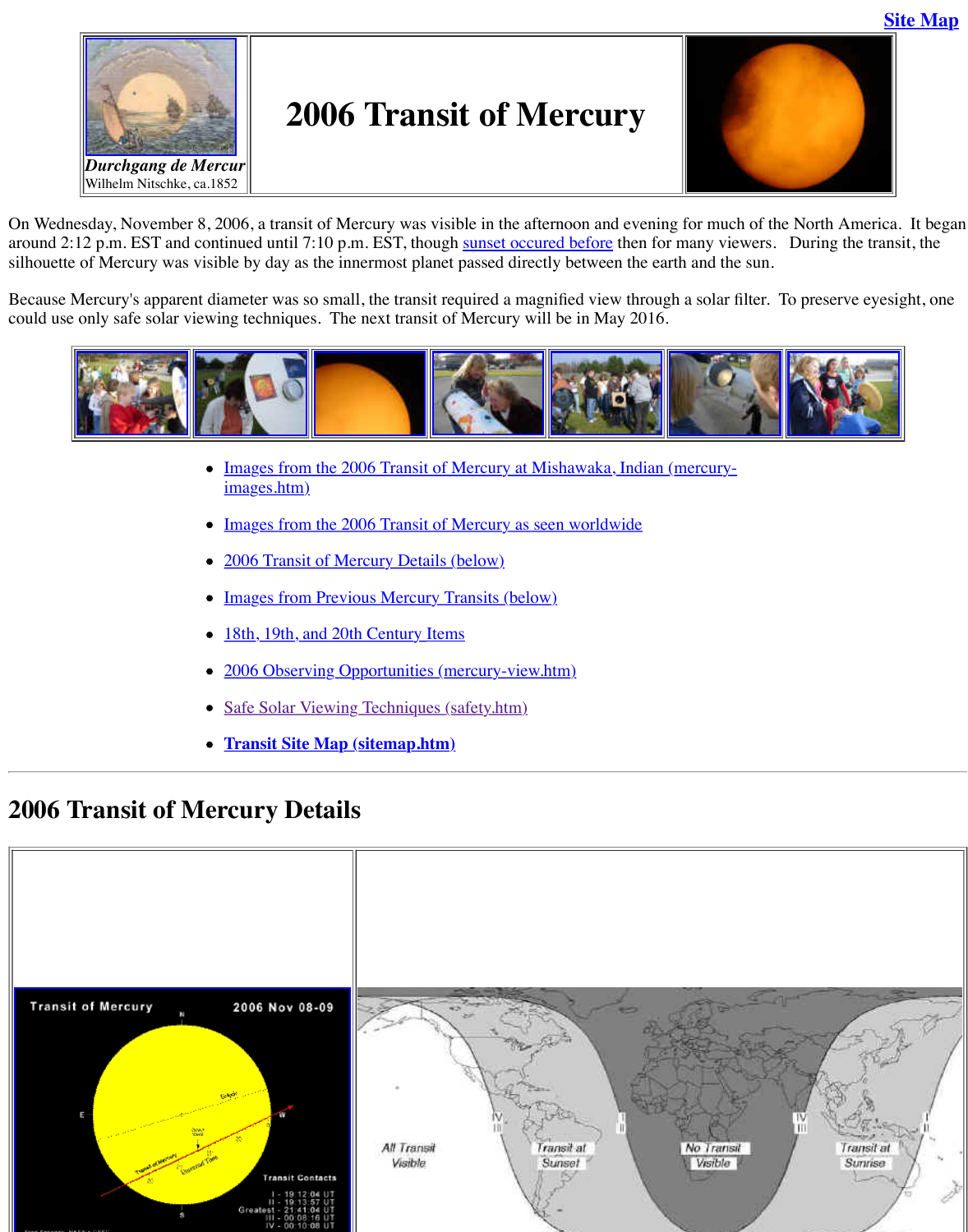[http://sunearthday.nas](http://old.transitofvenus.org/phm/mercury-espenak.GIF)a.gov/2007/events/mercurytransit.php

NASA's Sun-Earth Day team offers links to NASA webcast, supporting materials, and a list of



http://home.hetnet.nl/~smvanroode/mercury.html

[Find out if you will be able to see Mercury during the November 8, 2006, transit. To co](http://nasadln.nmsu.edu/dln/content/catalog/details/?cid=546)mpute longitude and latitude and press the compute button. Site also suggests best viewing and weather prospects. From  $\alpha$ 



http://www.astrosociety.org/education/publications/tnl/69

*Universe in the Classroom* issue includes background on the transit of Mercury; where the planet [to see; unsolved mysteries about Mercury; the Messenger spacecraft en route to t](http://home.hetnet.nl/~smvanroode/mercury.html)he planet (arr Mercury's orbit to Earth's; an activity on why transits are so rare; and resources. Issue No. 69 Manager of the Astronomical Society of the Pacific (ASP). Also available as a pdf version.



#### http://shadowandsubstance.com/

[Simulation of the transit of Mercury shows the planet crossing the sun in multiple U.S. time zones; by Larry](http://www.astrosociety.org/education/publications/tnl/69/mercury.html) Ko will depend on the solar conditions of November 8, 2006.

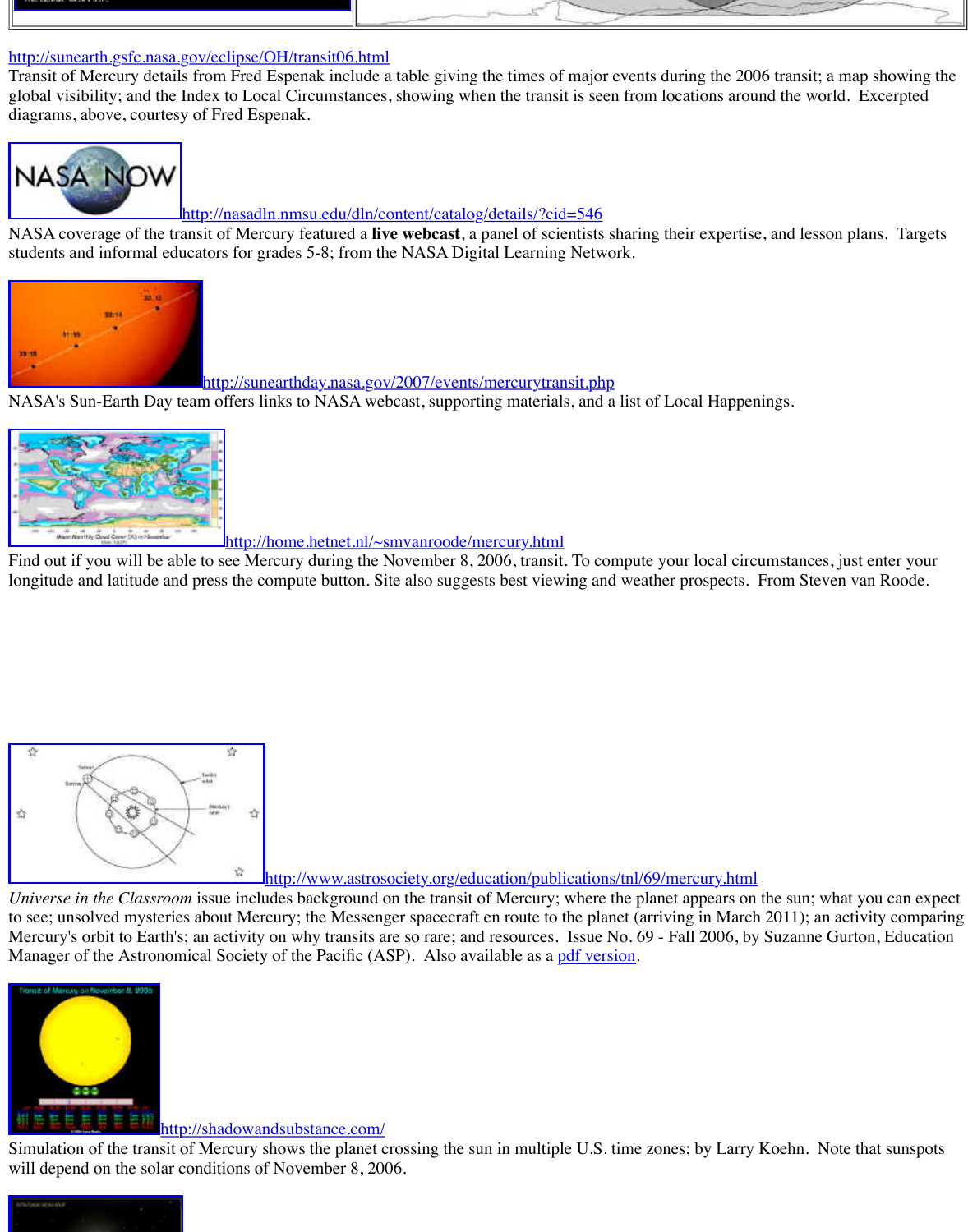



**SCIENCE@NASA** 

h[ttp://science.nasa.gov/](http://www.venus-transit.de/PlanetMotion/index.html)headlines/y2006/20oct\_transitofmercur

Play audio file or download the story of Mercury as an mp3 file.



http://www.nao.rl.[ac.uk/nao/transit/M\\_2](http://www.venus-transit.de/TransitMotion/)006/ HM Nautical Almanac Office lists geocentric circumstances.

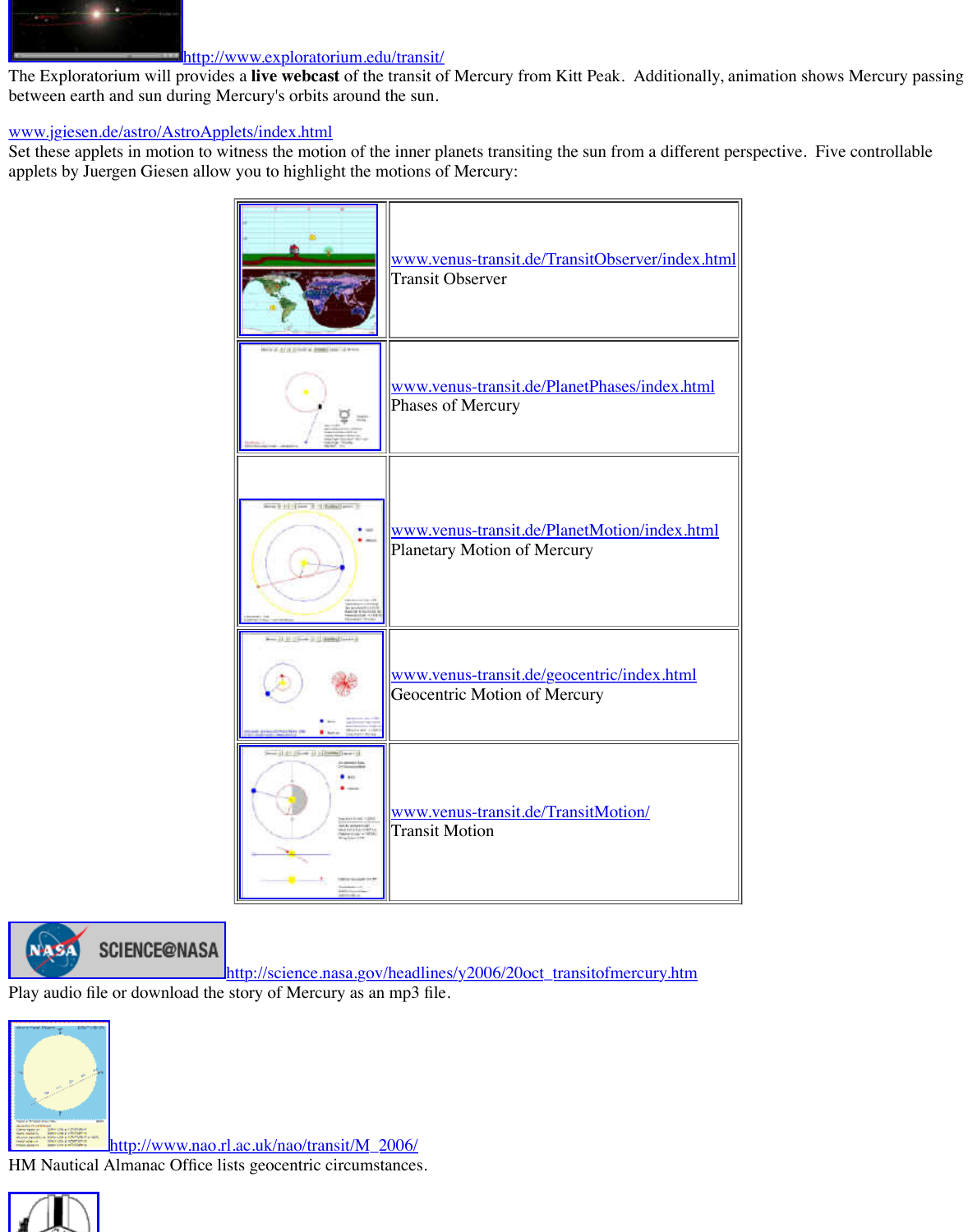telescopic images of the 2004 transit of Venus. "Software provided enables student to access the images or animations, measure and record the positions of of the silhouette of the planet, plot it the apparent parallax of the planet and the length of the astronomical unit. A second set of ima is also available."



http://www.meade4m.com/articles/archive/4M\_Scott\_1151393729.html

[Article includes text of Edmond Halley's description of how transits can be used to measu](http://www.lpl.arizona.edu/~rhill/alpo/transitstuff/transit061109.html)re the distance from the sun to the earth.



The September/October 2006 issue of *Mercury* magazine features "Mercury's Tin [article illuminates the \(sometimes false\) claims and observations of mercury tran](http://public.gettysburg.edu/~marschal/clea/Transitlab.html)sits through the ages of  $\mu$ 



http://www.spaceweather.com/

Spaceweather tracks current conditions on the sun, including the evolving sunspots that may ri Mercury.

The Nine Planets http://www.seds.org/nineplanets/nineplanets/mercury.html

[Background on Mercury and our scientific understanding of the planet, with emphas](http://www.meade4m.com/articles/archive/4M_Scott_1151393729.html)is on image



### http://messenger.jhuapl.edu/

Messenger is a NASA Discovery mission to conduct the first orbital study of the innermost pla orbit around Mercury in March 2011.

# **[Previous Transits of Merc](http://www.spaceweather.com/)ury**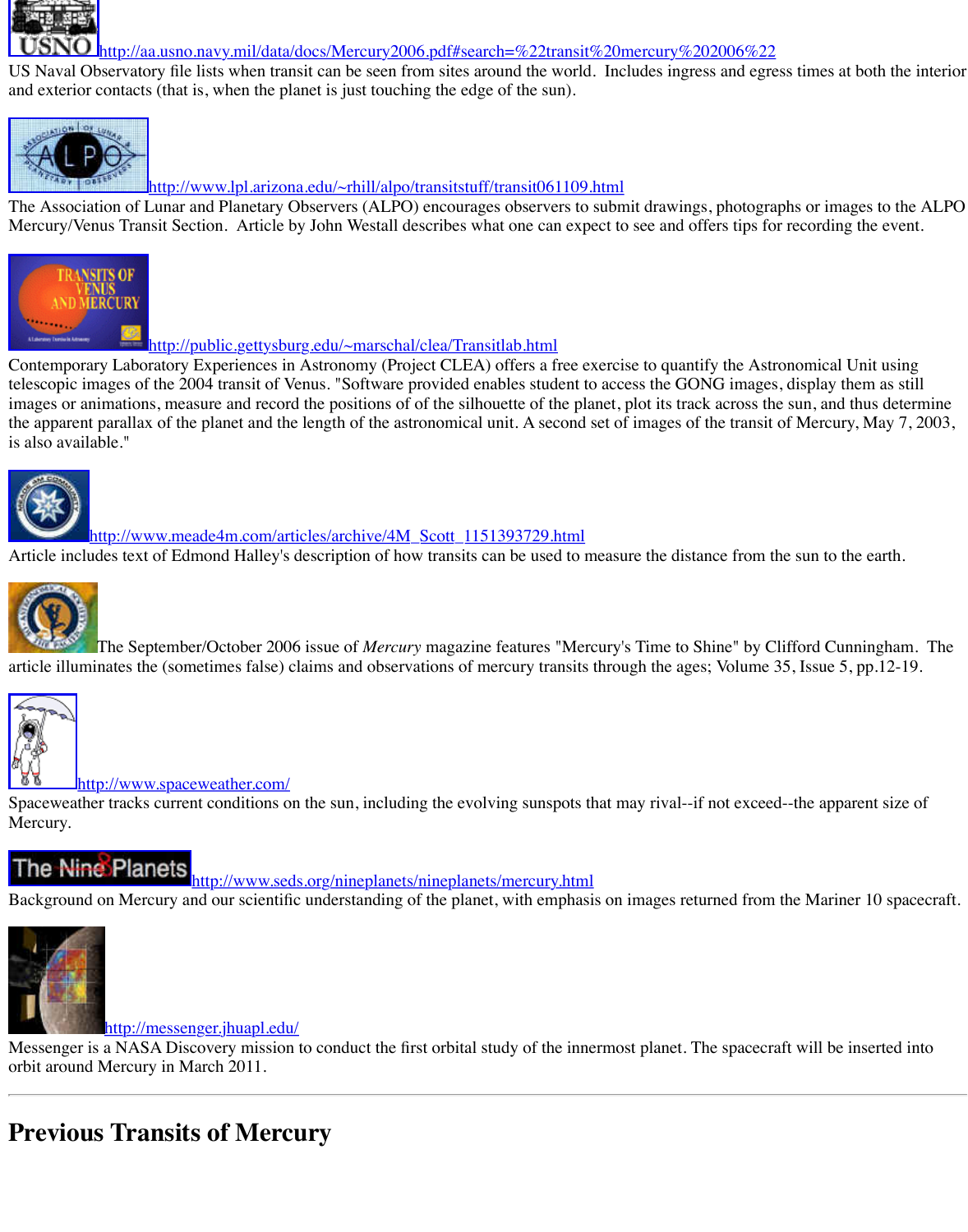http://sohowww.nascom.nasa.gov/hotshots/2003\_05\_07/latest\_eit.m

[Movie sequence of Mercury passing in](http://old.transitofvenus.org/mercury-marschall.jpg) front of sun, as seen by SOHO spacecraft through filter



http://www.williams.edu/astronomy/eclipse/transits/transitofmercury.htm

Jay Pasachoff and Glenn Schneider explore the science of the inner planets during transits. For "attempt to measure the sodium component of Mercury's extremely tenuous 'atmosphere,' mea from Mercury's pole to its equator. They will additionally use the polarimetry capability of the Mercurian magnetic field against that of the Sun." See November 2006 press release for event Hawaii.

![](_page_4_Picture_5.jpeg)

http://didaktik.physik.uni-essen.de/~backhaus/Venusproject/mercury2003.htm [Project uses 2003 transit of Mercury observations to measure the distance to the sun.](http://www.williams.edu/astronomy/eclipse/transits/transitofmercury.htm)

![](_page_4_Picture_7.jpeg)

http://www.solarphysics.kva.se/Mercurytransit7May2003/

The Royal Swedish Academy of Sciences offers mpg movie (http://www.solarphysics.kva.se/Mercurytransit7May2003/movies/mercury\_color.mpg) and se

![](_page_4_Picture_10.jpeg)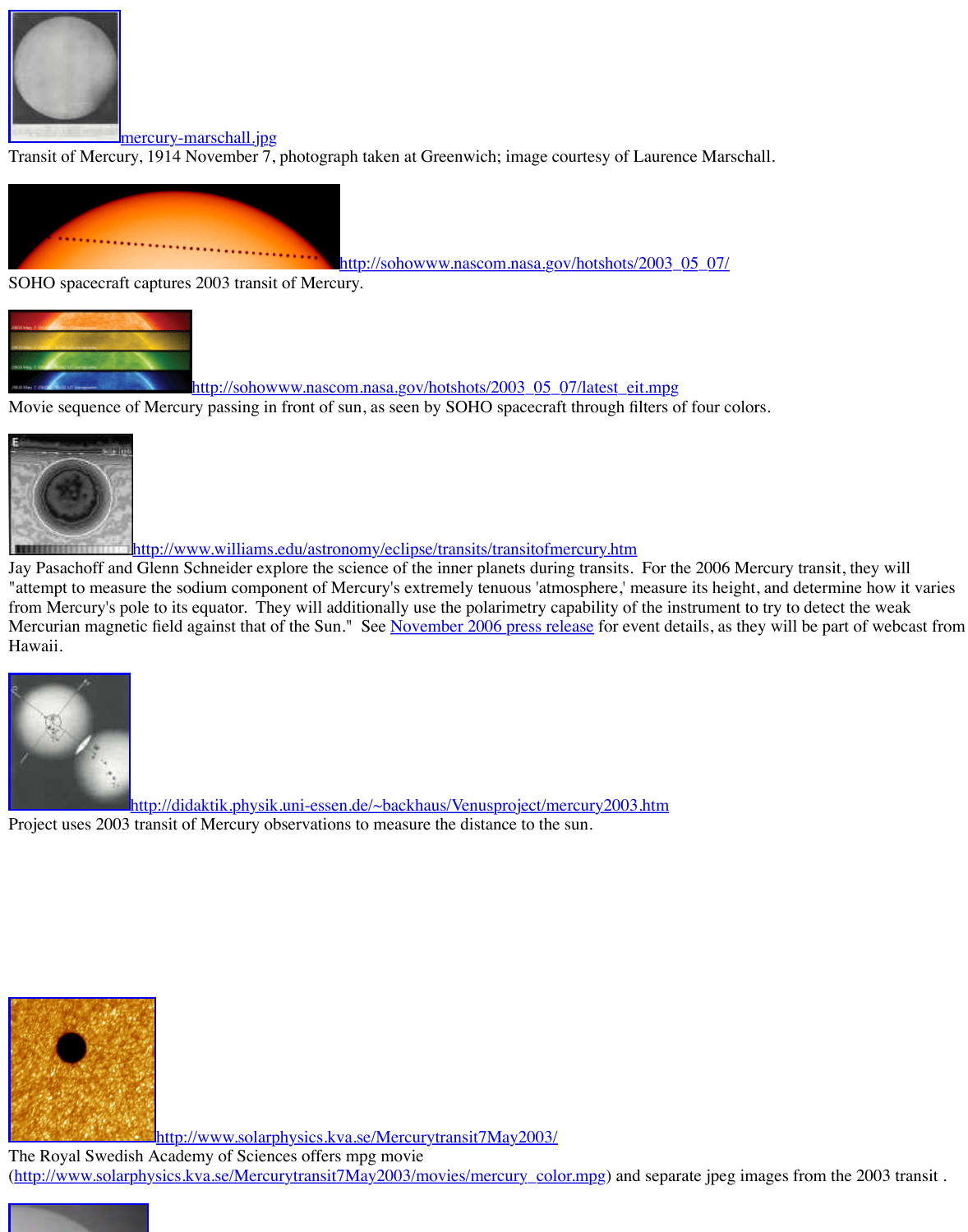[Astronomy Picture of the Day features image of Mercury transit with su](http://www.abingdonastro.org.uk/mbobmerct1.htm)nspots.

![](_page_5_Picture_1.jpeg)

http://antwrp.gsfc.nasa.gov/apod/ap030513.html

[Astronomy Picture o](http://www.xs4all.nl/~carlkop/mercurius/transit.html)f the Day features image of Mercury transit with sunspots, plages, and prominent

http://www.ast.cam.ac.uk/~ipswich/Observations/Mercury\_Transit\_2003\_05\_07/Transit.htm Views in 2003 from Ipswich, UK, which will not see the 2006 event.

# **[18th, 19th, and 20th Century](http://apod.nasa.gov/apod/ap030527.html)**

![](_page_5_Picture_6.jpeg)

In 1742, Johann Doppelmayer features transits of Mercury and Venus in *Atlas Coelestis* while [inferior planets \(Plate 7\).](http://www.ast.cam.ac.uk/~ipswich/Observations/Mercury_Transit_2003_05_07/Transit.htm) 

![](_page_5_Picture_8.jpeg)

doppel-mercury.JPG

Doppelmayer illustrates the path of Mercury across the face of the sun for the transit of Mercury.

![](_page_5_Picture_11.jpeg)

Doppel1448.jpg

 $\sum_{i=1}^{\infty}$  Mercury and Venus passing between the earth and the sun, depending the sun, depending the sun, depending the sun, depending the sun, depending the sun, depending the sun, depending to suppose the sun, depen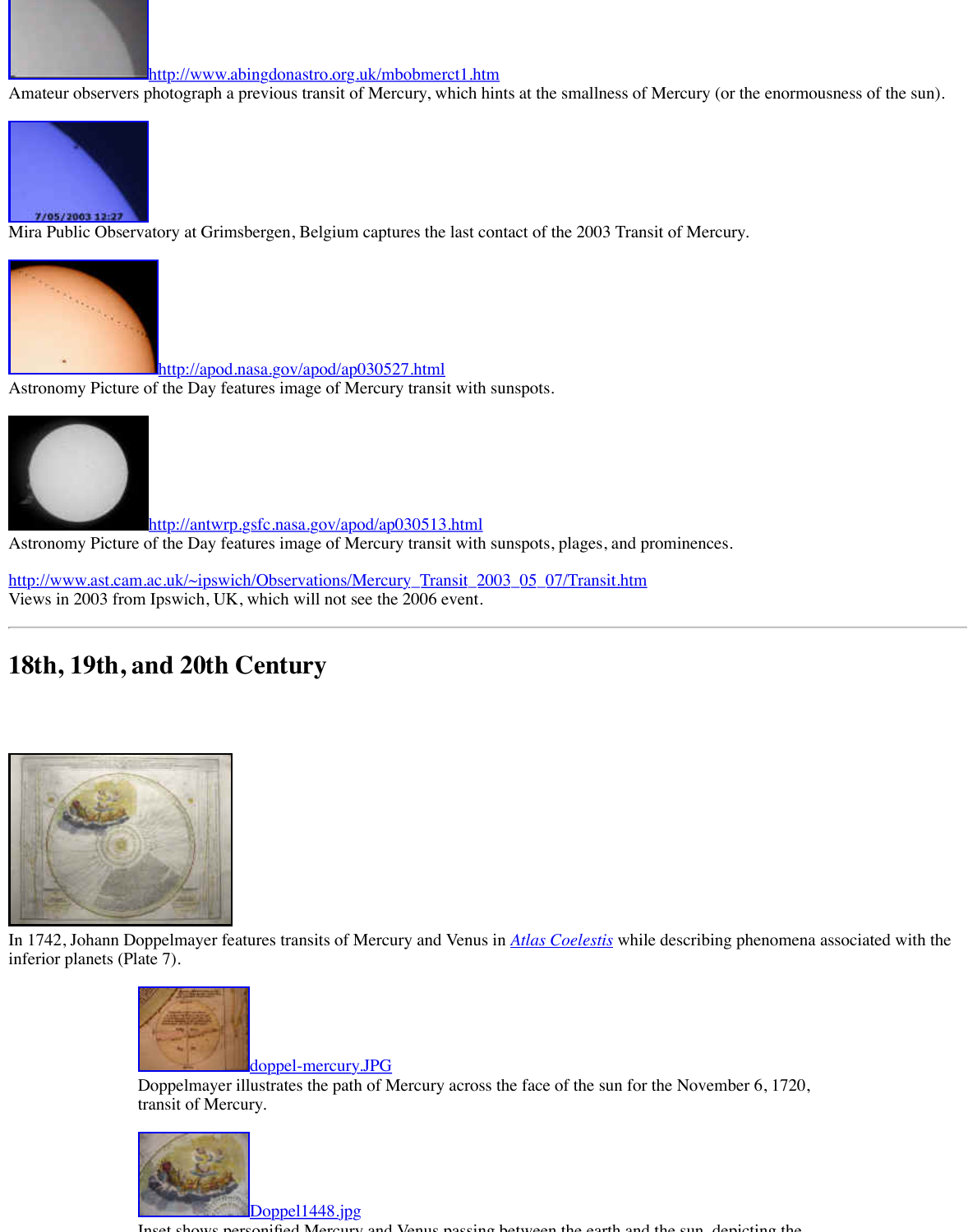![](_page_6_Picture_0.jpeg)

### mercury-1878fig2.jpg

[Because "the cusps will appear un](http://old.transitofvenus.org/mercury-1878cover.jpg)dulating and diffused; and for a few seconds it will be not taken place...the best the observer can do is watch for the phase represented by disk at which the undulation of true sunlight across the dark space is just beginning."

![](_page_6_Picture_3.jpeg)

<u>mercury-draper\_obs.jpg</u>

[Arrangement of Dr. Henry Draper's equ](http://old.transitofvenus.org/mercury-1878fig2.jpg)atorial-room and of the instruments at Dr. Drape

![](_page_6_Picture_6.jpeg)

mercury-irradiation.jpg

The **black drop effect** is attributed to "a very variable amount of irradiation of bright images on the retina," caveats.

![](_page_6_Picture_9.jpeg)

mercury-eckstein.htm

Auctio[n item: Eckstein painting of](http://old.transitofvenus.org/mercury-draper_obs.jpg) *Transit of Mercury, on the 7th of May 1799.*

John [Ewing, "An Account of the Transit of Me](http://old.transitofvenus.org/mercury-irradiation.jpg)rcury over the Sun, on November 9th 1769.," *Ti Society*, vol. 1 (1771).

![](_page_6_Picture_13.jpeg)